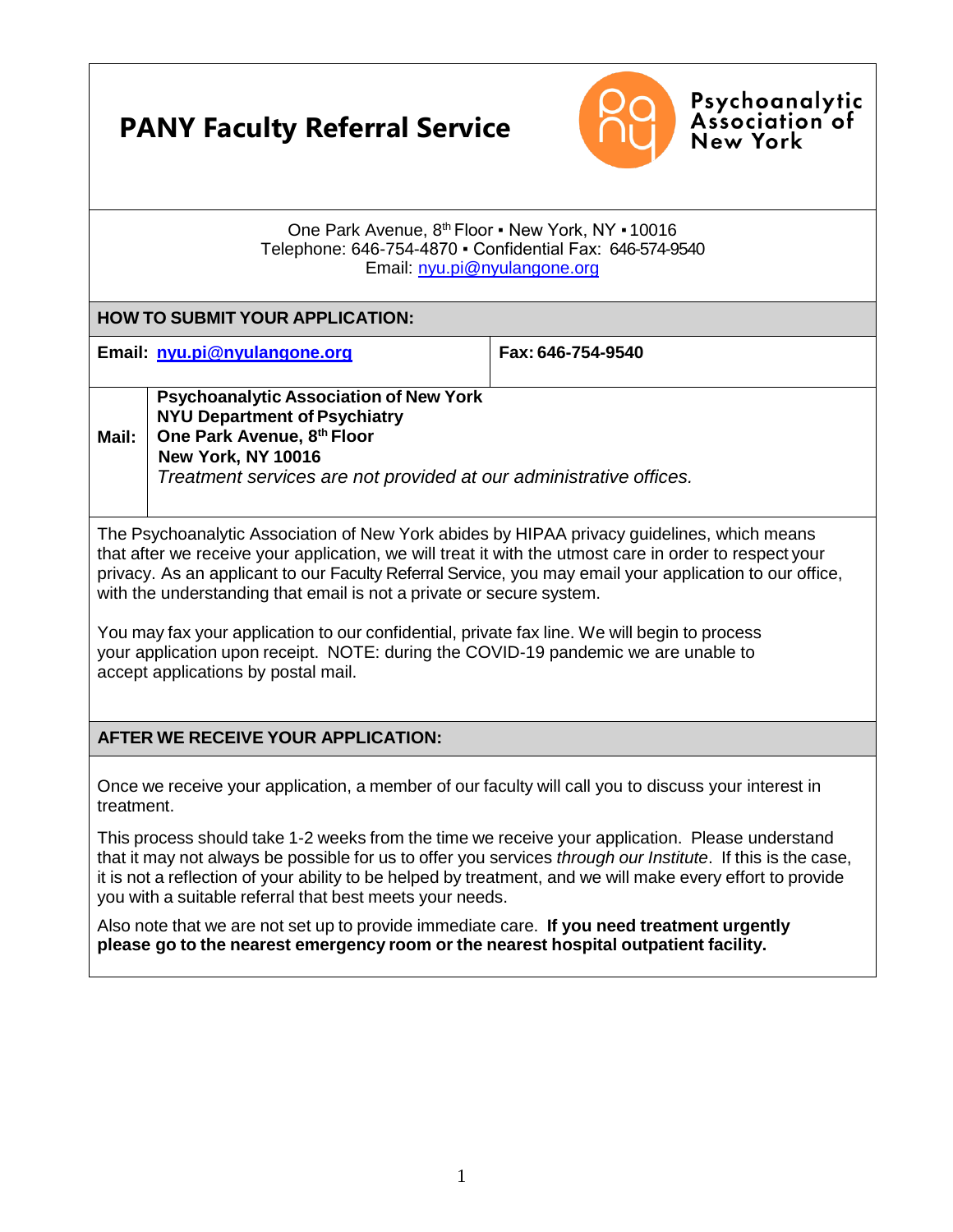## **APPLICATION FOR FACULTY REFERRAL SERVICE**

Date of Application:

Are you interested in treatment for yourself or someone else (please specify)?

| PERSONAL INFORMATION                                                                        |                        |  |  |  |
|---------------------------------------------------------------------------------------------|------------------------|--|--|--|
| <b>First Name:</b>                                                                          | Last Name:             |  |  |  |
| Date of Birth:                                                                              | Gender:                |  |  |  |
| Pronouns:                                                                                   |                        |  |  |  |
| (i.e. She/her/hers, He/him/his, They/them/theirs, etc.)                                     |                        |  |  |  |
| Address:                                                                                    |                        |  |  |  |
| City/State/Zip:                                                                             |                        |  |  |  |
| Telephone (where we can leave a confidential message):                                      |                        |  |  |  |
| Phone type: (cell /work/home)                                                               |                        |  |  |  |
| Is it ok to receive mail from us pertaining to your application/treatment at the address    |                        |  |  |  |
| <b>Yes</b><br>listed above? (check one)                                                     | <b>No</b>              |  |  |  |
| Occupation:                                                                                 | <b>Marital Status:</b> |  |  |  |
| Briefly describe your interest in psychoanalysis or psychodynamic psychotherapy (optional): |                        |  |  |  |
|                                                                                             |                        |  |  |  |
|                                                                                             |                        |  |  |  |
|                                                                                             |                        |  |  |  |
|                                                                                             |                        |  |  |  |
|                                                                                             |                        |  |  |  |
|                                                                                             |                        |  |  |  |
|                                                                                             |                        |  |  |  |
|                                                                                             |                        |  |  |  |
|                                                                                             |                        |  |  |  |
|                                                                                             |                        |  |  |  |
|                                                                                             |                        |  |  |  |
|                                                                                             |                        |  |  |  |
|                                                                                             |                        |  |  |  |
|                                                                                             |                        |  |  |  |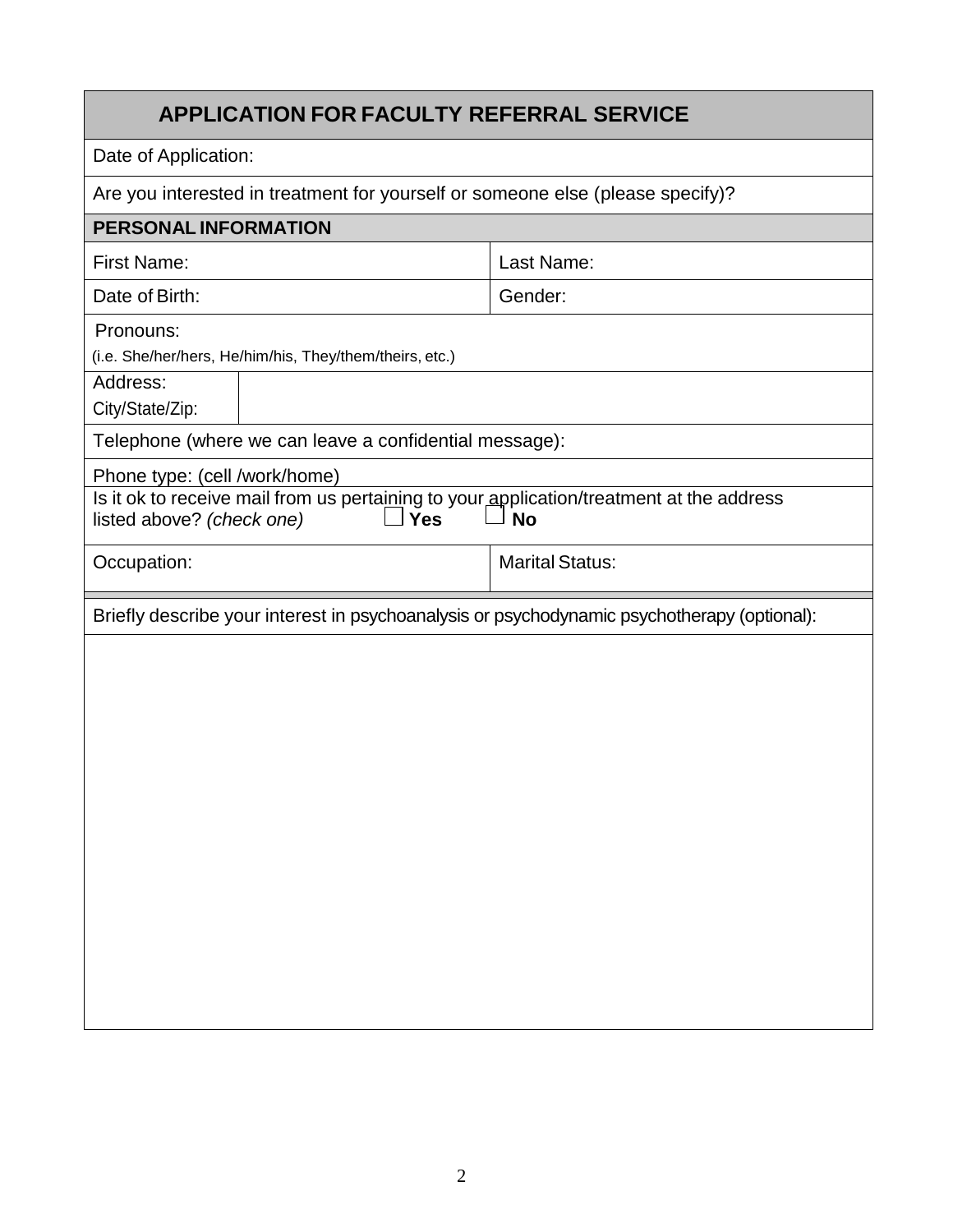**OTHER**

*Please let us know if you have any other specific requests for your treatment.*

*The information requested below about fee, scheduling, and location will help us match you to a therapist, subject to availability.*

## **LOCATION**

*Psychoanalysis and psychotherapy can often be offered in Manhattan, Brooklyn,Long Island, and Westchester, at the private offices of the treating clinicians. Whenever possible we will try to match you to a therapist in your desired location.*

Please indicate preferred locality:

What areas would *not* be possible for you?

## **SCHEDULING**

Please indicate the times you are available for treatment on each day:

| Mon:   | Tues: | Wed: |
|--------|-------|------|
| Thurs: | Fri:  | Sat: |

### **FEES & INSURANCE**

If you would like to see a therapist who is in your insurance network, please note what type of insurance you have:

*Most PANY Faculty are considered out of network, in which case you pay fees (arranged privately between you and the therapist) directly to the therapist and then seek reimbursement from your insurance. Reimbursement is based on your specific insurance policy.*